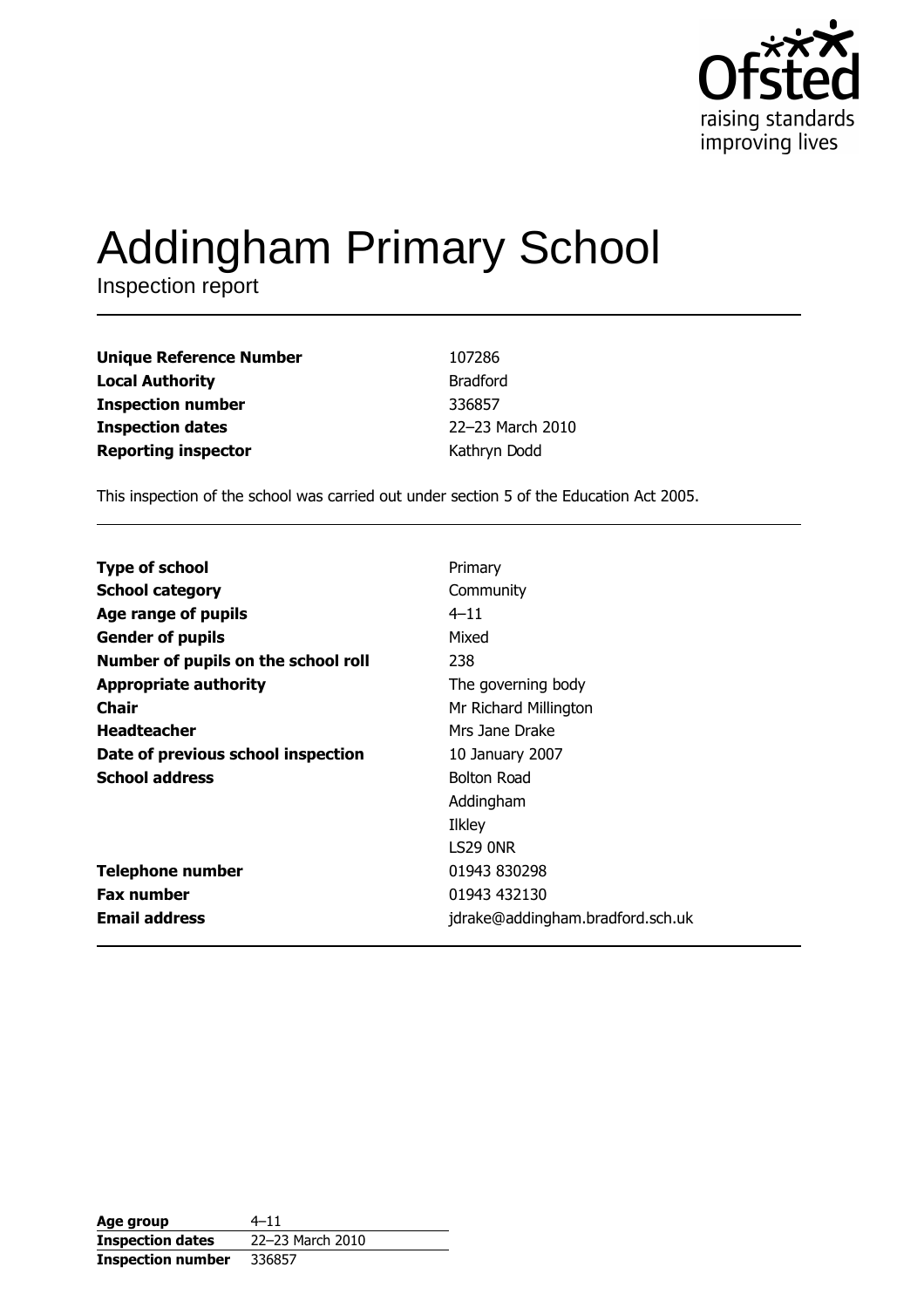The Office for Standards in Education, Children's Services and Skills (Ofsted) regulates and inspects to achieve excellence in the care of children and young people, and in education and skills for learners of all ages. It regulates and inspects childcare and children's social care, and inspects the Children and Family Court Advisory Support Service (Cafcass), schools, colleges, initial teacher training, work-based learning and skills training, adult and community learning, and education and training in prisons and other secure establishments. It rates council children's services, and inspects services for looked after children, safequarding and child protection.

Further copies of this report are obtainable from the school. Under the Education Act 2005, the school must provide a copy of this report free of charge to certain categories of people. A charge not exceeding the full cost of reproduction may be made for any other copies supplied.

If you would like a copy of this document in a different format, such as large print or Braille, please telephone 08456 404045, or email enquiries@ofsted.gov.uk.

You may copy all or parts of this document for non-commercial educational purposes, as long as you give details of the source and date of publication and do not alter the documentation in any way.

Royal Exchange Buildings St Ann's Square Manchester M2 7LA T: 08456 404045 Textphone: 0161 618 8524 E: enquiries@ofsted.gov.uk W: www.ofsted.gov.uk © Crown copyright 2010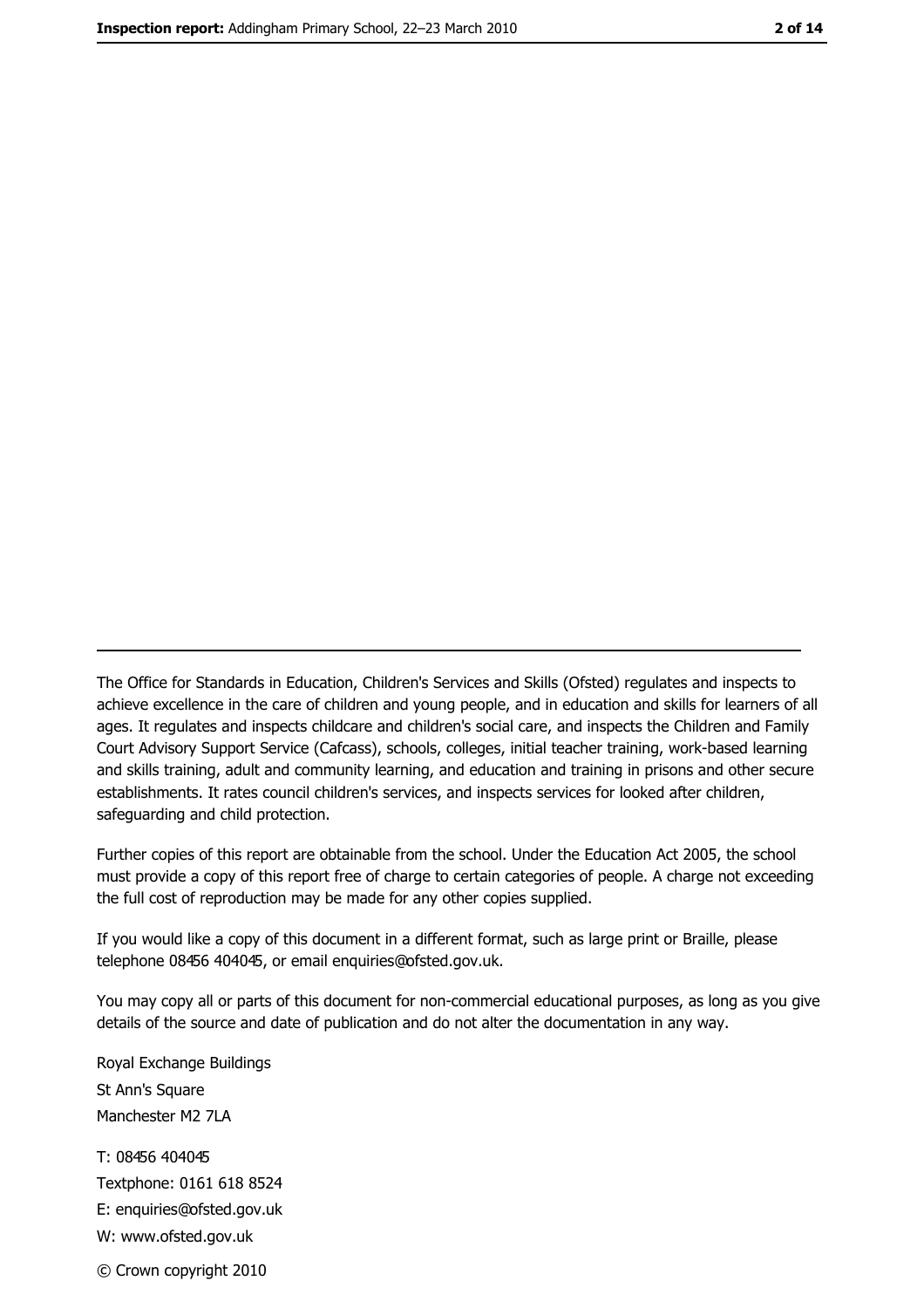# **Introduction**

This inspection was carried out by three additional inspectors. The inspectors visited 11 lessons or part lessons and 9 teachers were observed. The inspectors held discussions with staff, groups of pupils, governors, parents and external partners. The inspectors observed the school's work, including a review of improvement plans, the systems for tracking pupils' progress and monitoring the quality of teaching, records demonstrating arrangements for safeguarding, and a sample of pupils' work. The inspectors analysed 88 questionnaires from parents or carers, 134 questionnaires from pupils and 13 from staff.

- the rate of progress of the more able pupils, particularly in writing in Years 1 and 2  $\blacksquare$ and in mathematics in Years 3 to 6
- how well teachers use assessment information to plan work that matches pupils'  $\blacksquare$ varying abilities
- how well the curriculum meets the needs of the more able pupils, particularly in  $\blacksquare$ mathematics and in writing
- the arrangements for informing parents about how their children are getting on  $\blacksquare$
- how effectively leaders and governors contribute to evaluating pupil performance  $\blacksquare$ information and monitoring the consistency of provision
- the improvements the school has made since the previous inspection, particularly to  $\blacksquare$ the quality of teaching the curriculum and leadership.

# Information about the school

Most of the pupils at this slightly larger than average sized school are from White British backgrounds. The number of pupils on roll in recent years has been declining. This has necessitated a number of ongoing changes in the organisation and groupings of classes and years groups. At present, pupils are taught in a mixture of single and mixed-age classes. The proportion of pupils with special educational needs and/or disabilities is well below average, as is the proportion entitled to free school meals. A before- and after-school service, managed by a private provider, operates on the school site and was not part of the inspection. The school holds the Artsmark, Activemark and Healthy Schools awards.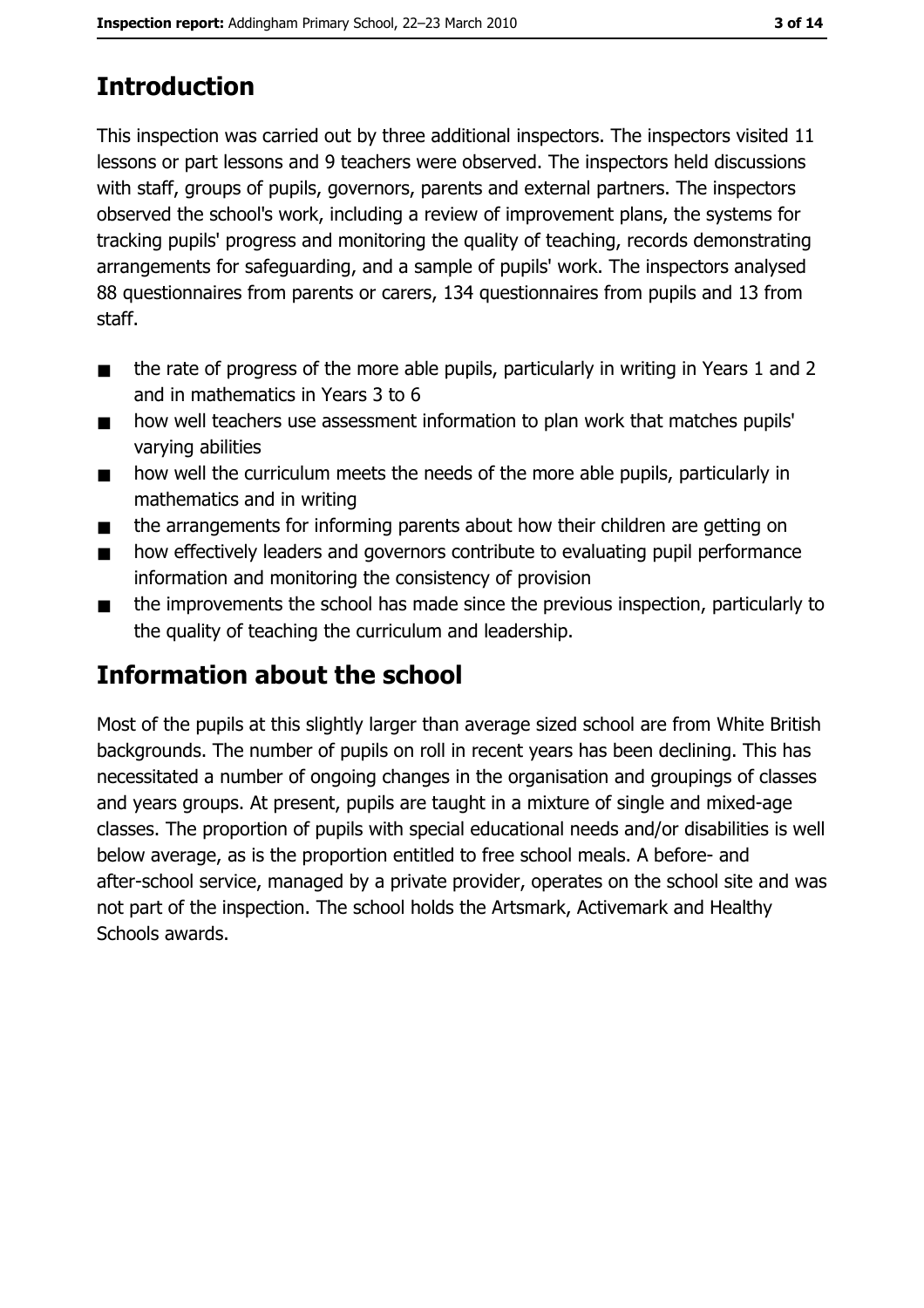## **Inspection judgements**

### Overall effectiveness: how good is the school?

#### The school's capacity for sustained improvement

#### **Main findings**

Addingham Primary is a good school. Pupils achieve well to reach consistently above and, sometimes well above average attainment by Year 6. In this harmonious, friendly, safe and welcoming setting, pupils demonstrate wonderful attitudes to learning and behave well. They are polite, courteous and respectful to adults and one another. They speak extremely knowledgeably about how to keep themselves healthy and say they feel very safe. Pupils are very keen to contribute positively to their vibrant school community. Parents and carers particularly appreciate the high quality of the learning environment both indoors and out, the warm and caring approach of staff and the outstanding range of enriching curriculum opportunities.

Children make good progress in Reception and, after this successful start, continue to learn well up until the end of Year 6. In English, between Years 3 to 6, teachers make good use of assessment information to provide well-matched activities and to direct their questions so that pupils, including the more able, are challenged. Older pupils are explicitly clear about what they need to do to reach their challenging learning targets in writing. As a result the proportion of pupils reaching the higher levels of attainment in English is significantly above average. These best practices are not yet consistently well embedded in mathematics or for younger pupils. The achievement of the more able pupils in mathematics is sometimes held back because there are not enough opportunities for them to apply their skills through solving problems. In Years 1 and 2, pupils are not always provided with enough opportunities to practise their skills of writing in other subjects or for the more able pupils to show their capabilities.

Since the previous inspection, the headteacher has successfully extended and developed the roles of other senior leaders. Together, they provide effective support in driving forward improvements. Through their effective monitoring, including of the quality of teaching, senior leaders are clear about where a few relative weaknesses remain. Furthermore, the improved rigour with which leaders track and analyse pupils' performance ensures that priorities are identified swiftly and precisely. They share an accurate evaluation of the school's effectiveness. Plans to extend their analysis to include the progress made by different groups, such as the more able pupils, are yet to be implemented. Precise accountability for reviewing various aspects of performance lacks clarity. Nevertheless, the good improvement since the previous inspection, reflected in the good quality teaching and curriculum, demonstrates that there is a good capacity to continue to improve.

## What does the school need to do to improve further?

 $\overline{2}$ 

4 of 14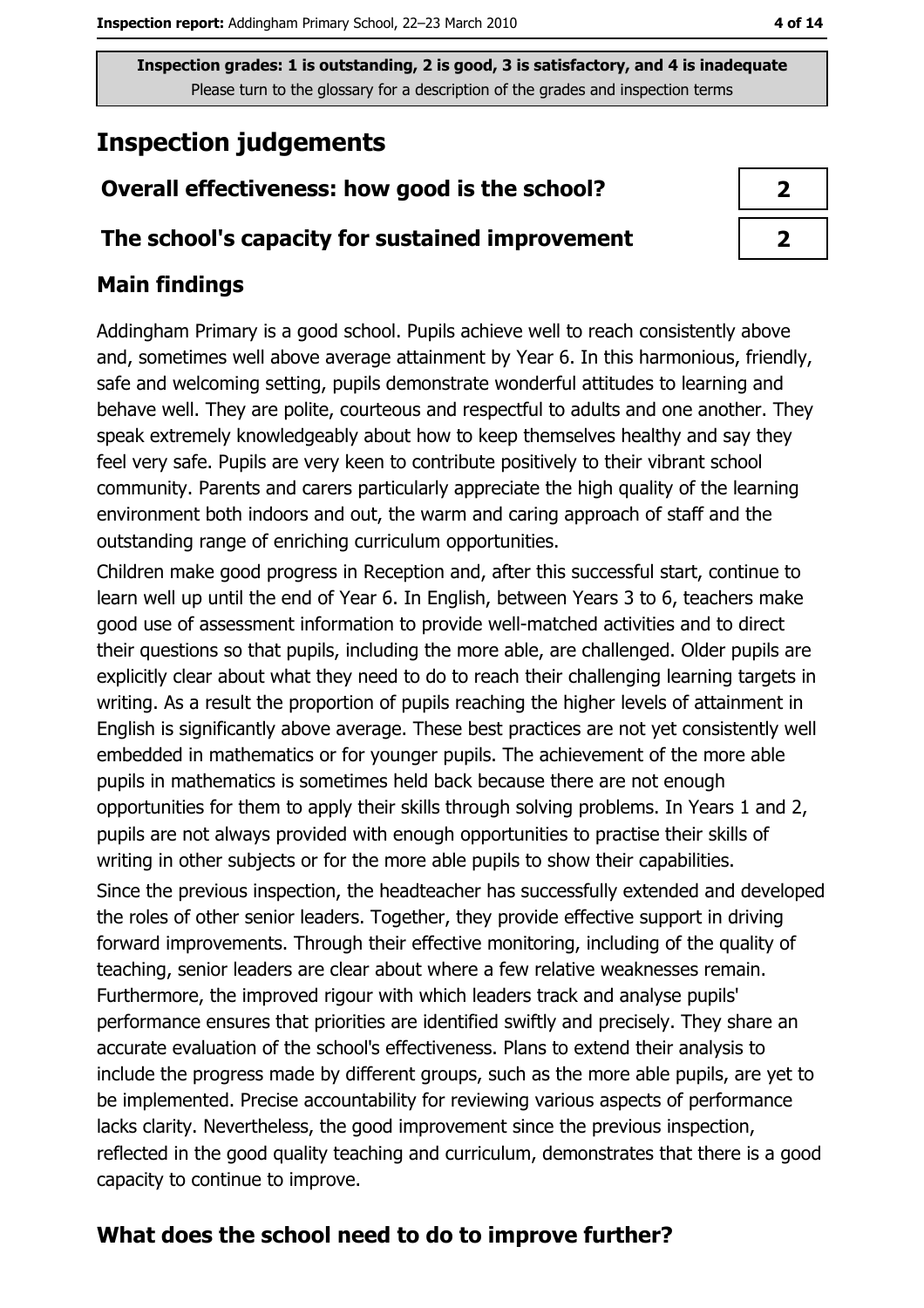- Increase the proportion of pupils reaching the higher levels of attainment, particularly in mathematics by Year 6 and in writing by Year 2 by:
	- ensuring teachers make consistently good use of assessment information to plan activities and tailor questions to challenge pupils' thinking
	- providing more opportunities for pupils to apply their mathematical problem solving skills and to practise their writing skills across the subjects
	- making sure pupils of all ages are clear about their precise learning targets and what they still have to do if they are to reach them.
- Improve the effectiveness with which leaders and managers analyse pupils' progress by:
	- extending established systems so that variations in the progress of the more able pupils can be identified more easily
	- establishing precise staff accountability for reviewing progress information.

#### **Outcomes for individuals and groups of pupils**

Achievement is good. In lessons, pupils behave well, are very attentive, keen to learn and respond enthusiastically to teachers' questions. Pupils work at a good pace both when working independently or collaboratively. Their sustained concentration enables them to produce work of a good standard. Between Years 1 and 6, pupils, including those with special educational needs and/or disabilities, make good progress. In English, attainment is on a rising trend and is now well above average. This reflects the significantly higher than average proportion of pupils reaching beyond the nationally expected Level 4. Although attainment in mathematics is above average, fewer pupils reach the higher Level 5. Although the proportion of pupils on track to reach the higher Level 5 in mathematics is improving, it still lags behind. By Year 2, although the proportion of pupils reaching the higher Level 3 in reading and mathematics is above that expected nationally, in writing it is lower.

Pupils learn together in a harmonious and friendly school community. Their enjoyment of school is reflected in their consistently excellent attendance. Pupils are very proud of their school and are eager to contribute positively towards it. They relish many opportunities for taking on responsibilities, such as school councillors and young leaders. Pupils' outstanding understanding of healthy lifestyles shows in their eagerness to try out a wonderful range of sporting activities, such as break dancing and dodge ball. Pupils develop a very keen awareness of how to keep safe both in and beyond school. They say that they are confident that if problems or `issues' occur, such as at playtime, they can resolve them. Pupils participate enthusiastically in activities aimed at improving their local environment. In consultation with the parish council, for example, they recently helped to design the local playground. Good opportunities for pupils to mix with others from ethnically and socially diverse groups beyond their locality ensure that they develop a respect and tolerance for the similarities and differences within modern society. The confidence, maturity and ease with which pupils discuss their learning

 $\overline{2}$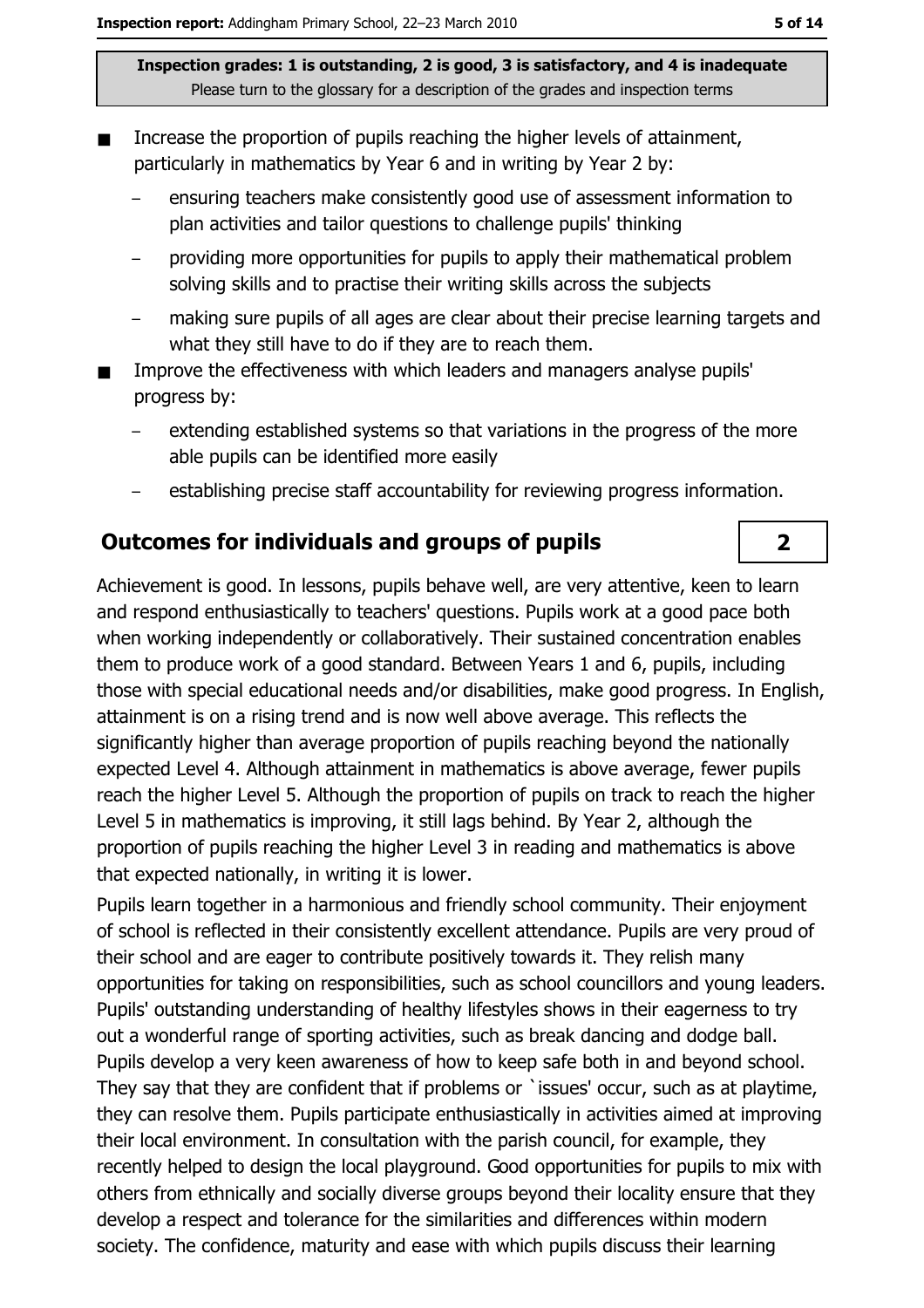sensibly together and with adults and with visitors, can work independently and collaboratively, along with their above average attainment, demonstrates that they are well prepared for their future.

These are the grades for pupils' outcomes

| Pupils' achievement and the extent to which they enjoy their learning                                                     |                          |
|---------------------------------------------------------------------------------------------------------------------------|--------------------------|
| Taking into account:<br>Pupils' attainment <sup>1</sup>                                                                   | $\overline{\phantom{a}}$ |
| The quality of pupils' learning and their progress                                                                        | $\overline{2}$           |
| The quality of learning for pupils with special educational needs and/or<br>disabilities and their progress               | $\overline{2}$           |
| The extent to which pupils feel safe                                                                                      |                          |
| <b>Pupils' behaviour</b>                                                                                                  |                          |
| The extent to which pupils adopt healthy lifestyles                                                                       |                          |
| The extent to which pupils contribute to the school and wider community                                                   |                          |
| The extent to which pupils develop workplace and other skills that will<br>contribute to their future economic well-being |                          |
| Taking into account:<br>Pupils' attendance <sup>1</sup>                                                                   | 1                        |
| The extent of pupils' spiritual, moral, social and cultural development                                                   |                          |

#### How effective is the provision?

Teachers' enthusiasm, good organisation, very positive relationships, effective use of praise and the sensitive deployment of skilled support staff, all make a strong contribution to pupils' good progress. In English, good quality marking, along with ongoing dialogue throughout lessons, ensures that pupils are clear of what they need to improve, particularly between Years 3 to 6. In the best lessons, high expectations of the pace of learning, along with tailored individual guestioning and activities that challenges pupils' thinking, ensures pupils are kept on their toes. These good practices however are not yet seen consistently across all classes.

The curriculum places a very strong emphasis on broadening and enriching pupils' everyday experiences. This includes an excellent range of extra-curricular activities, particularly in sport, which contribute very well to pupils' enjoyment. Successful

The grades for attainment and attendance are: 1 is high; 2 is above average; 3 is broadly average; and 4 is low.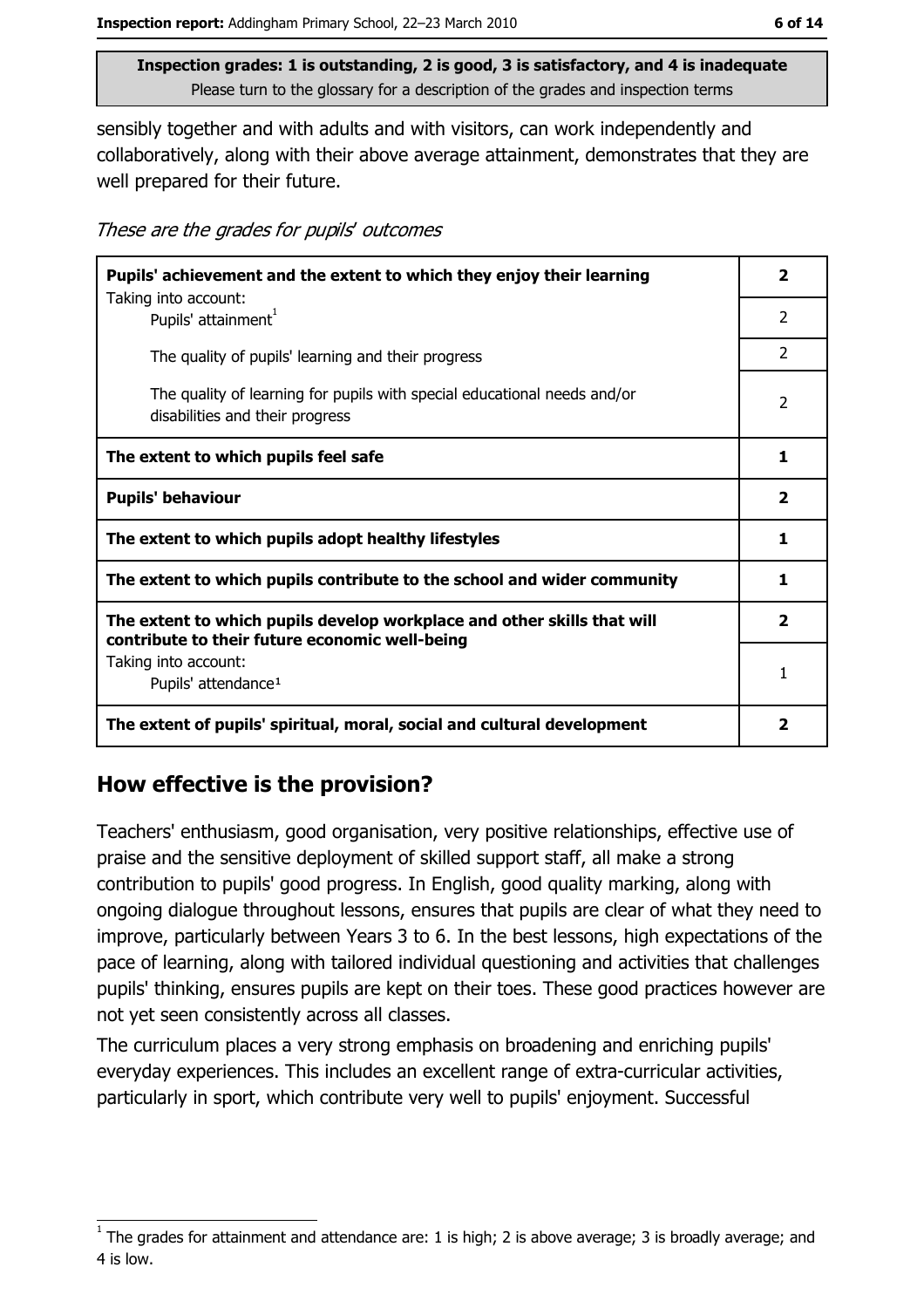adaptations to the mathematics' curriculum, such as providing more opportunities to develop mental calculation skills, are helping to raise attainment further. Further adaptations however are still needed in order to boost pupils' ability to use and apply their skills through problem solving. Between Years 3 and 6, pupils have plenty of opportunities to practise their writing skills across the subjects. In Years 1 and 2, these opportunities are more limited, especially when completing worksheets.

Making sure that pupils are nurtured and cared for is a high priority. Good quality pastoral support is evident in daily practice and relationships are excellent. Pupils are very confident that they feel safe and parents agree. Very well thought out arrangements to ease the transition as pupils move from year to year ensures that learning continues at a good rate. Pupils with special educational needs and/or disabilities receive effective support from staff. This, along with the effective partnerships with external support agencies ensures that they make good progress.

These are the grades for the quality of provision

| The quality of teaching                                                                                    |  |
|------------------------------------------------------------------------------------------------------------|--|
| Taking into account:<br>The use of assessment to support learning                                          |  |
| The extent to which the curriculum meets pupils' needs, including, where<br>relevant, through partnerships |  |
| The effectiveness of care, guidance and support                                                            |  |

#### How effective are leadership and management?

Despite the additional challenges arising from the falling roll and a number of staff absences, the school has moved forward successfully. Attainment remains above average and is rising and progress has accelerated from satisfactory to good. The partnership with parents and carers is good. They particularly appreciate efforts to ensure they are consulted about proposed changes to class reorganisation. They welcome additional opportunities to find out about how children learn, such as in mathematics. Effective partnerships forged beyond school have helped to improve the quality of provision, such as providing staff professional development and to extend the curriculum, particularly in sport. A strong emphasis is placed on the inclusion of pupils. Making sure that the welfare needs of each child is kept in firm view and permeates through school life. Improved procedures to track pupils' progress identify quickly and precisely any variances in pupils' performance between classes, year groups and subjects. This demonstrates the school's commitment to providing equality of opportunity. Leaders are well aware that their next step is to improve the rigour with which they review the performance of different groups of pupils, such as the more able, and to clarify accountability for doing so.

The quality of governance is good. As well as offering unrelenting support, particularly in facilitating communication between school and home, they provide effective challenge.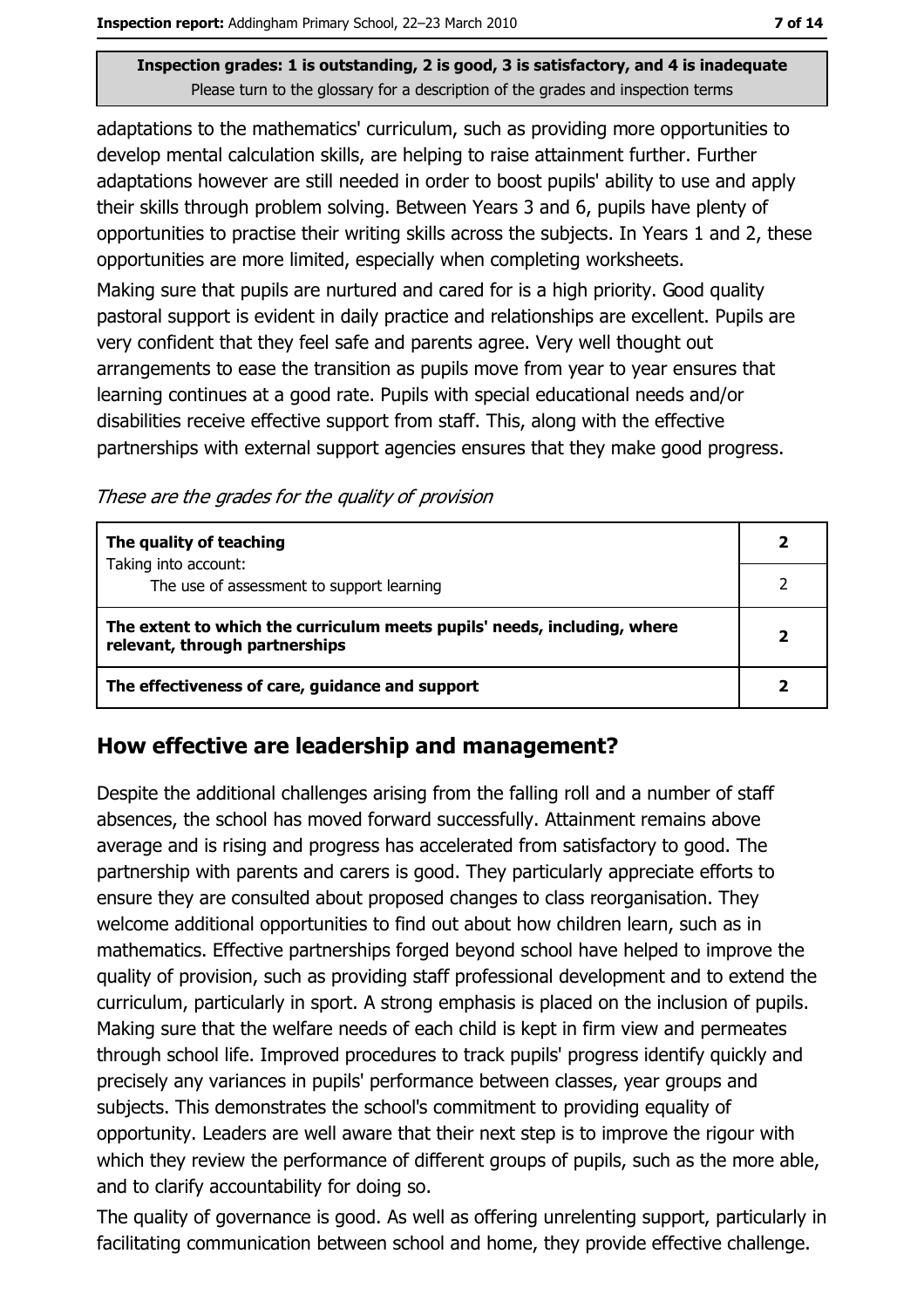Safeguarding procedures are good, contributing to the confidence that parents and carers have in the quality of care. The school makes a good contribution to community cohesion. Effective links are well established within the wider local community and those further afield, including globally, are developing at a good rate. These reflect in pupils' good understanding, tolerance and respect for diverse cultures and social backgrounds different from their own.

These are the grades for leadership and management

| The effectiveness of leadership and management in embedding ambition and<br>driving improvement                                                                     | 2                       |
|---------------------------------------------------------------------------------------------------------------------------------------------------------------------|-------------------------|
| Taking into account:<br>The leadership and management of teaching and learning                                                                                      | 2                       |
| The effectiveness of the governing body in challenging and supporting the<br>school so that weaknesses are tackled decisively and statutory responsibilities<br>met | 2                       |
| The effectiveness of the school's engagement with parents and carers                                                                                                | 2                       |
| The effectiveness of partnerships in promoting learning and well-being                                                                                              | 2                       |
| The effectiveness with which the school promotes equality of opportunity and<br>tackles discrimination                                                              | 2                       |
| The effectiveness of safeguarding procedures                                                                                                                        | 2                       |
| The effectiveness with which the school promotes community cohesion                                                                                                 | $\overline{\mathbf{2}}$ |
| The effectiveness with which the school deploys resources to achieve<br>value for money                                                                             | 2                       |

## **Early Years Foundation Stage**

Children come to school ready to learn. Their personal, social, emotional and language skills are above those expected for their age. Their skills in other areas, such as in reading and writing, are similar to those expected. Children make good progress so that, by Year 1, most children reach or exceed their learning goals, although slightly fewer children do so in reading and writing. Children settle quickly into school routines, playing a full and active part in school life. This stems from the effective relationships fostered between home and school, the warm and caring relationships between adults and children and the provision of a good range of lively, stimulating and theme based activities. Children learn in a welcoming environment and, as a result, feel very happy and safe. They are confident and eager young learners, working and playing both independently and collaboratively. Teachers make good use of the information they collect about children's small steps in achievement so that the various planned activities take account of children's varying needs. Occasionally however, learning for the more able children slows during whole class teaching sessions because the session is insufficiently challenging. Even so, effective leadership ensures that children's outcomes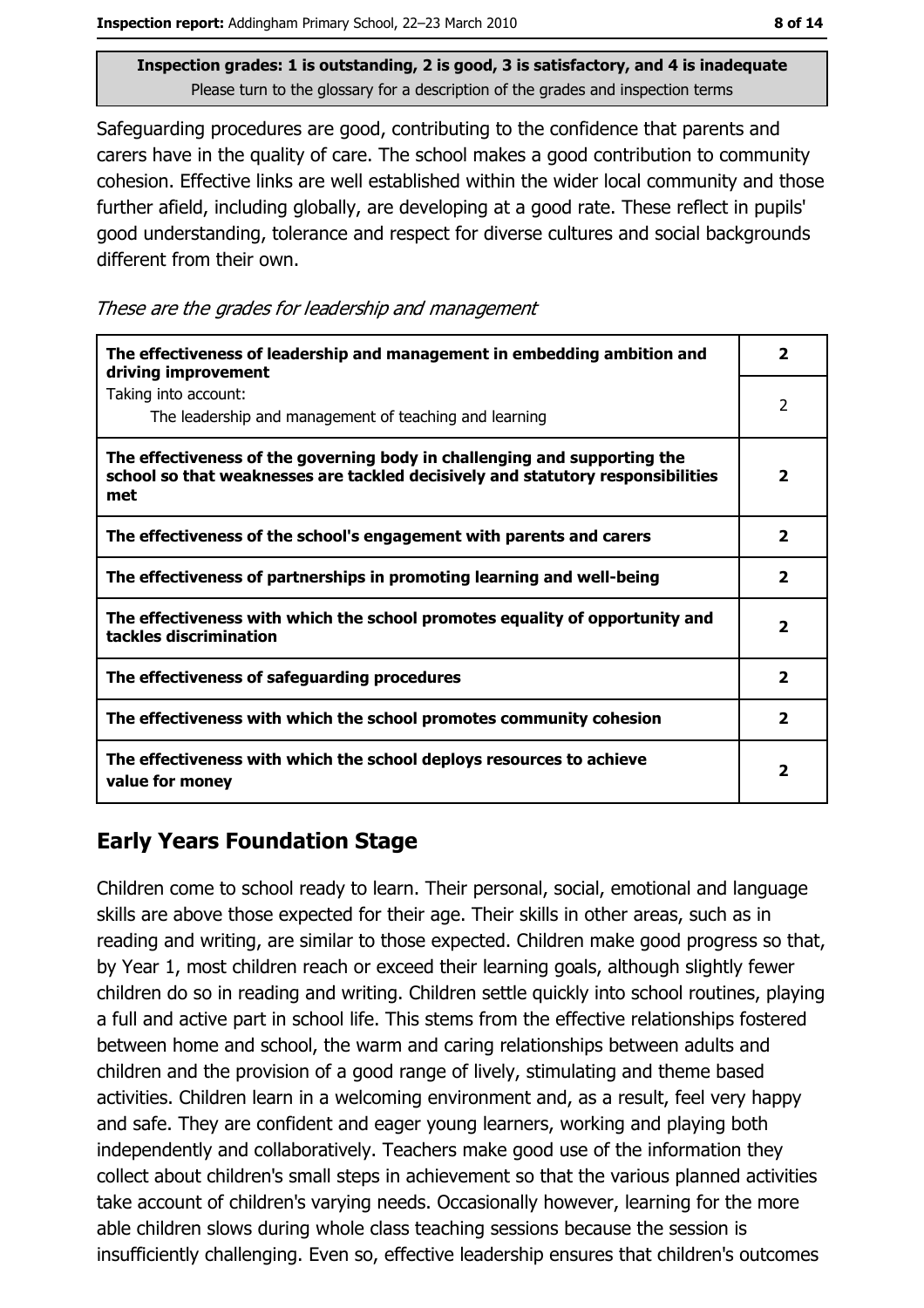are good and that provision is adapted where it is in most need. Recent changes to the layout and organisation of the unit have helped to improve provision. Leadership is now focused correctly on extending the range of opportunities for children to further develop their skills in writing.

These are the grades for the Early Years Foundation Stage

| <b>Overall effectiveness of the Early Years Foundation Stage</b><br>Taking into account:     | 2 |
|----------------------------------------------------------------------------------------------|---|
| Outcomes for children in the Early Years Foundation Stage                                    |   |
| The quality of provision in the Early Years Foundation Stage                                 |   |
| The effectiveness of leadership and management of the Early Years<br><b>Foundation Stage</b> | 2 |

#### **Views of parents and carers**

Parents and carers who returned questionnaires are very supportive of most aspects of the school's work. They overwhelmingly agree that their children enjoy school, are kept safe and overall are happy with their children's experience at school. A few parents and carers expressed concern that, `Bright children, although doing well, could do better.' Inspectors agree. Although good opportunities are provided to extend and challenge the more able pupils beyond the classroom, opportunities to do so as part of day-to-day lessons are sometimes overlooked. The quality of communication between home and school, such as how parents and carers are informed of their children's progress, was also raised by a minority. While appropriate arrangements are in place for verbal communication of pupils' progress, there remains scope to improve the consistency of the quality of written annual reports to parents and carers. Leaders have already recognised this and advanced plans are in place to do so.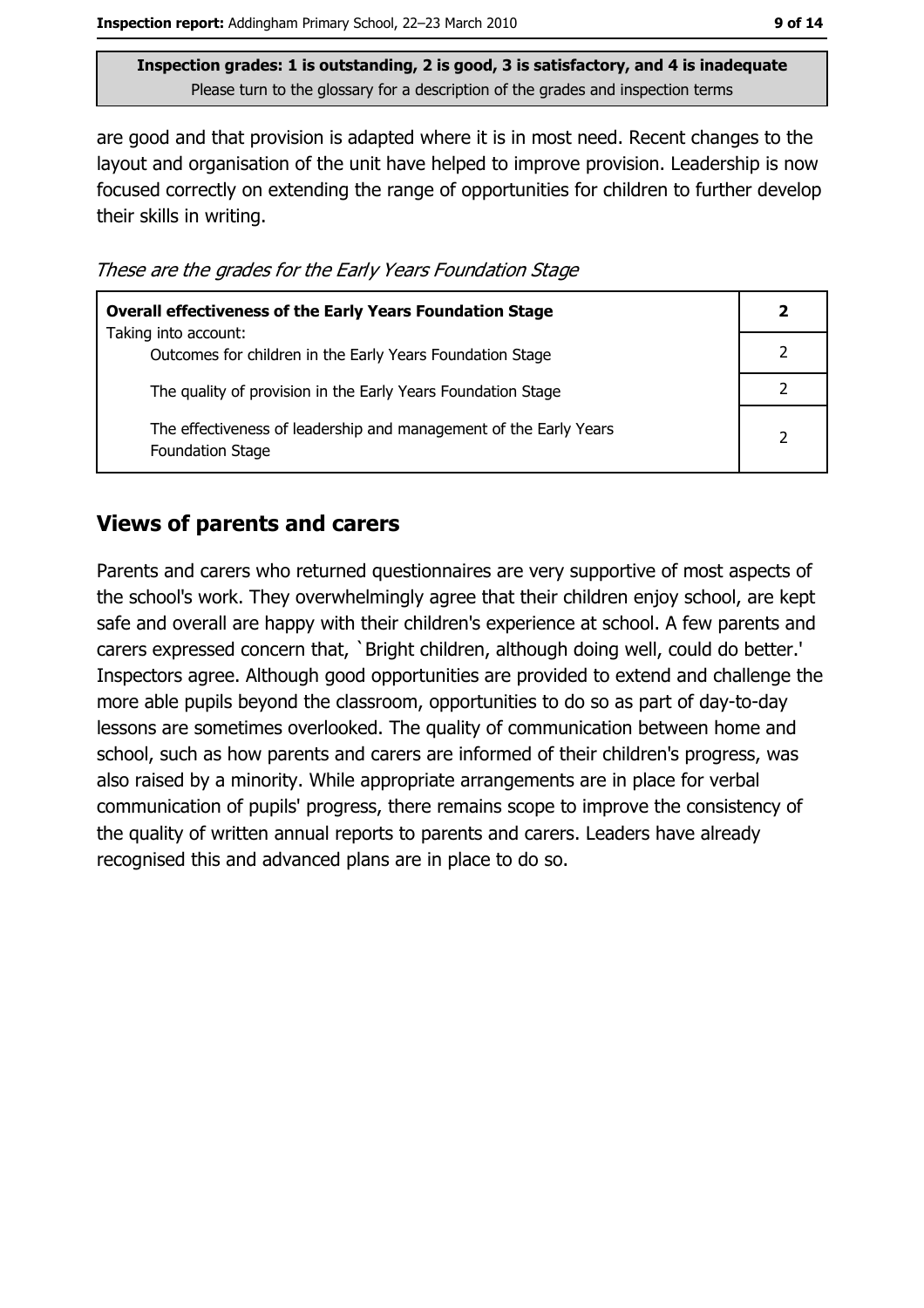#### Responses from parents and carers to Ofsted's questionnaire

Ofsted invited all the registered parents and carers of pupils registered at Addingham Primary School to complete a questionnaire about their views of the school.

In the questionnaire, parents and carers were asked to record how strongly they agreed with 13 statements about the school.

The inspection team received 88 completed questionnaires by the end of the on-site inspection. In total, there are 238 pupils registered at the school.

| <b>Statements</b>                                                                                                                                                                                                                                       | <b>Strongly</b><br><b>Agree</b> |               | <b>Agree</b> |               | <b>Disagree</b> |                | <b>Strongly</b><br>disagree |                |
|---------------------------------------------------------------------------------------------------------------------------------------------------------------------------------------------------------------------------------------------------------|---------------------------------|---------------|--------------|---------------|-----------------|----------------|-----------------------------|----------------|
|                                                                                                                                                                                                                                                         | <b>Total</b>                    | $\frac{1}{2}$ | <b>Total</b> | $\frac{0}{0}$ | <b>Total</b>    | $\frac{0}{0}$  | <b>Total</b>                | $\frac{1}{2}$  |
| My child enjoys school                                                                                                                                                                                                                                  | 57                              | 65            | 30           | 34            | $\mathbf{1}$    | $\mathbf{1}$   | 0                           | 0              |
| The school keeps my child<br>safe                                                                                                                                                                                                                       | 56                              | 64            | 31           | 35            | $\mathbf{1}$    | 1              | 0                           | 0              |
| The school informs me<br>about my child's progress                                                                                                                                                                                                      | 31                              | 35            | 52           | 59            | $\overline{2}$  | $\overline{2}$ | 1                           | $\mathbf{1}$   |
| My child is making enough<br>progress at this school                                                                                                                                                                                                    | 38                              | 43            | 41           | 47            | 6               | 7              | 0                           | 0              |
| The teaching is good at this<br>school                                                                                                                                                                                                                  | 47                              | 53            | 39           | 44            | $\mathbf{1}$    | $\mathbf{1}$   | 0                           | 0              |
| The school helps me to<br>support my child's learning                                                                                                                                                                                                   | 40                              | 45            | 41           | 47            | 6               | 7              | 0                           | 0              |
| The school helps my child to<br>have a healthy lifestyle                                                                                                                                                                                                | 44                              | 50            | 37           | 42            | 3               | 3              | 0                           | 0              |
| The school makes sure that<br>my child is well prepared for<br>the future (for example<br>changing year group,<br>changing school, and for<br>children who are finishing<br>school, entering further or<br>higher education, or<br>entering employment) | 32                              | 36            | 50           | 57            | $\mathbf{1}$    | $\mathbf{1}$   | $\overline{2}$              | $\overline{2}$ |
| The school meets my child's<br>particular needs                                                                                                                                                                                                         | 39                              | 44            | 42           | 48            | 5               | 6              | 1                           | $\mathbf{1}$   |
| The school deals effectively<br>with unacceptable behaviour                                                                                                                                                                                             | 26                              | 30            | 50           | 57            | 6               | $\overline{7}$ | 1                           | $\mathbf{1}$   |
| The school takes account of<br>my suggestions and<br>concerns                                                                                                                                                                                           | 30                              | 34            | 48           | 55            | $\overline{2}$  | 2              | $\overline{2}$              | $\overline{2}$ |
| The school is led and<br>managed effectively                                                                                                                                                                                                            | 30                              | 34            | 43           | 49            | 6               | $\overline{7}$ | $\overline{4}$              | 5              |
| Overall, I am happy with my<br>child's experience at this<br>school                                                                                                                                                                                     | 47                              | 53            | 39           | 44            | $\mathbf 0$     | 0              | $\mathbf{1}$                | $\mathbf{1}$   |

The table above summarises the responses that parents and carers made to each statement. The percentages indicate the proportion of parents and carers giving that response out of the total number of completed questionnaires. Where one or more parents and carers chose not to answer a particular question, the percentages will not add up to 100%.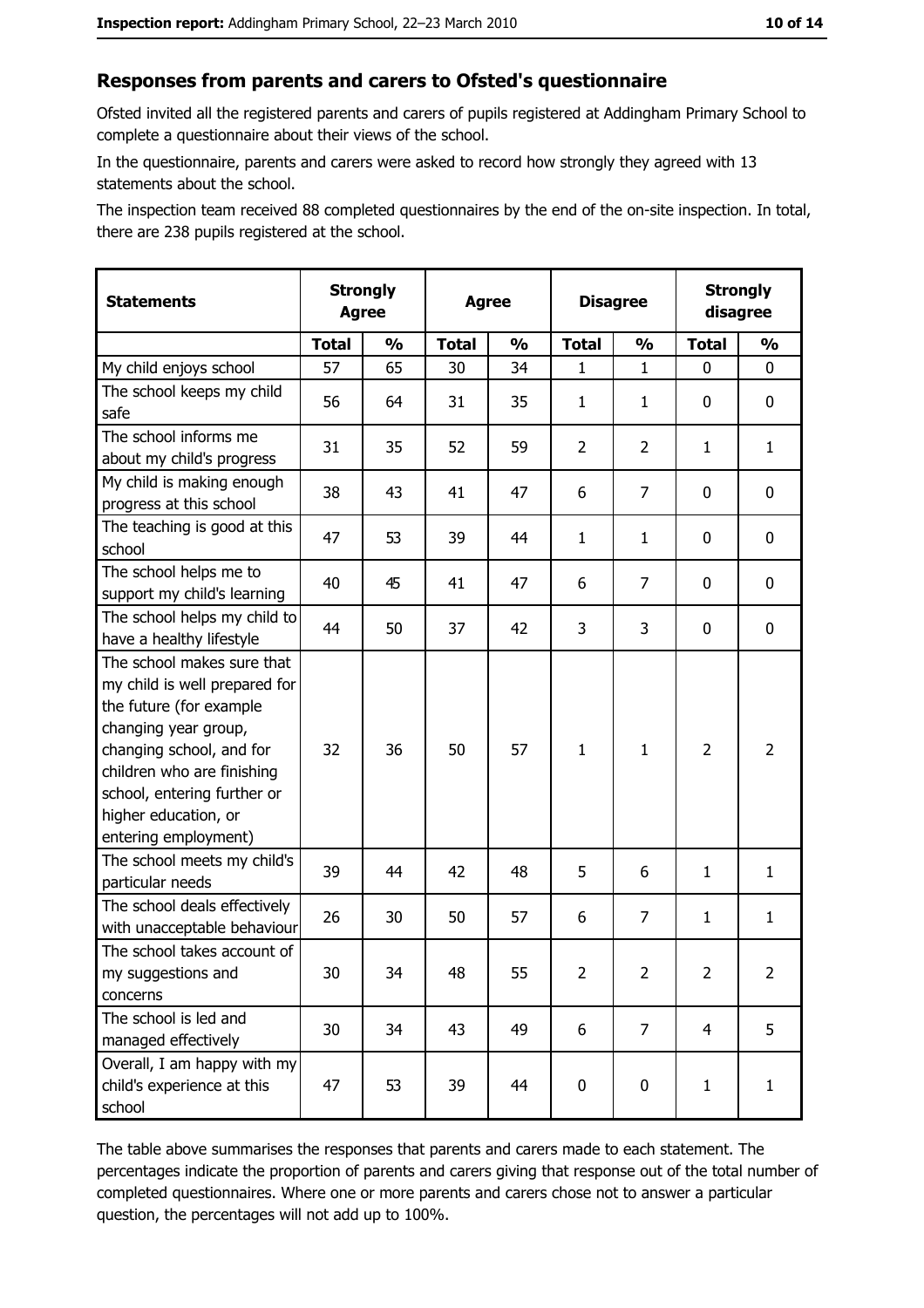# Glossary

| Grade   | <b>Judgement</b> | <b>Description</b>                                                                                                                                                                                                               |
|---------|------------------|----------------------------------------------------------------------------------------------------------------------------------------------------------------------------------------------------------------------------------|
| Grade 1 | Outstanding      | These features are highly effective. An oustanding<br>school provides exceptionally well for its pupils' needs.                                                                                                                  |
| Grade 2 | Good             | These are very positive features of a school. A school<br>that is good is serving its pupils well.                                                                                                                               |
| Grade 3 | Satisfactory     | These features are of reasonable quality. A satisfactory<br>school is providing adequately for its pupils.                                                                                                                       |
| Grade 4 | Inadequate       | These features are not of an acceptable standard. An<br>inadequate school needs to make significant<br>improvement in order to meet the needs of its pupils.<br>Ofsted inspectors will make further visits until it<br>improves. |

## What inspection judgements mean

#### Overall effectiveness of schools inspected between September 2007 and July 2008

|                       | Overall effectiveness judgement (percentage of<br>schools) |      |                     |                   |
|-----------------------|------------------------------------------------------------|------|---------------------|-------------------|
| <b>Type of school</b> | <b>Outstanding</b>                                         | Good | <b>Satisfactory</b> | <b>Inadequate</b> |
| Nursery schools       | 39                                                         | 58   | 3                   | 0                 |
| Primary schools       | 13                                                         | 50   | 33                  | 4                 |
| Secondary schools     | 17                                                         | 40   | 34                  | 9                 |
| Sixth forms           | 18                                                         | 43   | 37                  | $\overline{2}$    |
| Special schools       | 26                                                         | 54   | 18                  | $\overline{2}$    |
| Pupil referral units  | 7                                                          | 55   | 30                  | 7                 |
| All schools           | 15                                                         | 49   | 32                  | 5                 |

New school inspection arrangements were introduced on 1 September 2009. This means that inspectors now make some additional judgements that were not made previously.

The data in the table above were reported in The Annual Report of Her Majesty's Chief Inspector of Education, Children's Services and Skills 2007/08.

Percentages are rounded and do not always add exactly to 100. Secondary school figures include those that have sixth forms, and sixth form figures include only the data specifically for sixth form inspection judgements.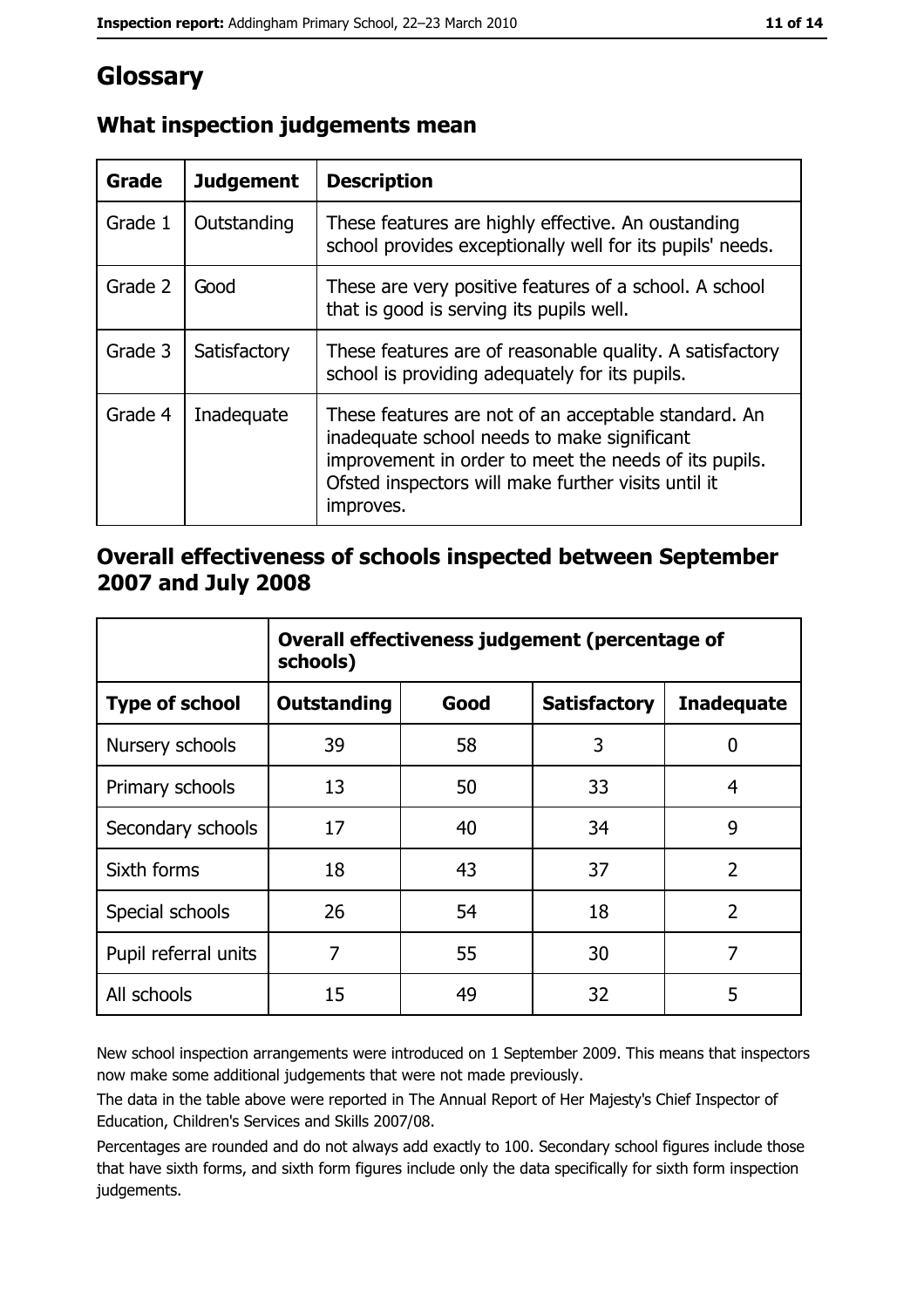# **Common terminology used by inspectors**

| Achievement:                  | the progress and success of a pupil in<br>their learning, development or training.                                                                                                                                                                                                                           |
|-------------------------------|--------------------------------------------------------------------------------------------------------------------------------------------------------------------------------------------------------------------------------------------------------------------------------------------------------------|
| Attainment:                   | the standard of the pupils' work shown by<br>test and examination results and in<br>lessons.                                                                                                                                                                                                                 |
| Capacity to improve:          | the proven ability of the school to<br>continue improving. Inspectors base this<br>judgement on what the school has<br>accomplished so far and on the quality of<br>its systems to maintain improvement.                                                                                                     |
| Leadership and management:    | the contribution of all the staff with<br>responsibilities, not just the headteacher,<br>to identifying priorities, directing and<br>motivating staff and running the school.                                                                                                                                |
| Learning:                     | how well pupils acquire knowledge,<br>develop their understanding, learn and<br>practise skills and are developing their<br>competence as learners.                                                                                                                                                          |
| <b>Overall effectiveness:</b> | inspectors form a judgement on a school's<br>overall effectiveness based on the findings<br>from their inspection of the school. The<br>following judgements, in particular,<br>influence what the overall effectiveness<br>judgement will be.                                                               |
|                               | The school's capacity for sustained<br>improvement.<br>Outcomes for individuals and groups<br>of pupils.<br>The quality of teaching.<br>The extent to which the curriculum<br>meets pupil's needs, including where<br>relevant, through partnerships.<br>The effectiveness of care, guidance<br>and support. |
| Progress:                     | the rate at which pupils are learning in<br>lessons and over longer periods of time. It<br>is often measured by comparing the<br>pupils' attainment at the end of a key<br>stage with their attainment when they<br>started.                                                                                 |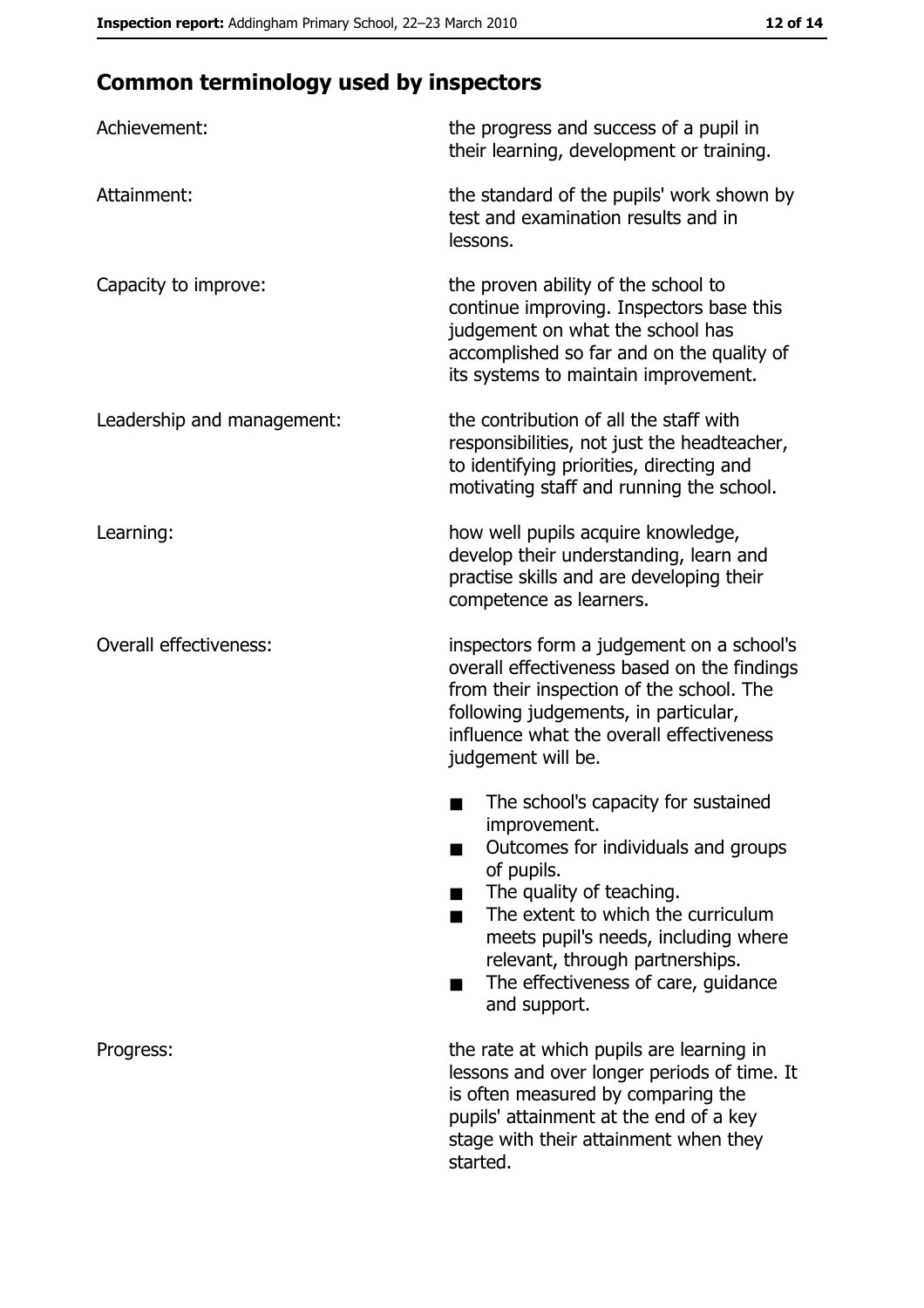This letter is provided for the school, parents and carers to share with their children. It describes Ofsted's main findings from the inspection of their school.



**Dear Pupils** 

Thank you so much for the very warm and friendly welcome you gave us when we inspected your school. We really enjoyed being part of your school community and finding out your views. I am writing to let you know what we thought. You go to a good school. By the time you leave at the end of Year 6, the standards that you reach are higher than expected and you make good progress. We were particularly pleased to:

- $\blacksquare$ see your good behaviour and wonderful attitudes to learning
- hear how safe you feel and that so many of you come to school every day
- find out just how much you know about how you can keep yourself healthy and  $\blacksquare$ how much you enjoy trying out the different sporting activities
- find out how much you enjoy taking on many special jobs, such as `play leaders'  $\blacksquare$ and making improvements both to your school and the local area.

These are some of the reasons why you are prepared well for going to secondary school. So that your school becomes even better, I have asked that some further improvements be made. These are to:

- make sure you are always given work which makes you all think really hard  $\blacksquare$
- give you more chances to practise your problem solving skills and writing in other  $\blacksquare$ subjects
- make sure that you are all clear about what your targets are in mathematics and in  $\blacksquare$ writing
- make sure that adults improve the way in which they check on your progress and  $\blacksquare$ are clear who is responsible for undertaking this work.

You can help by making sure that you tell your teacher if your work is too easy and by always checking what you still have to do to reach your learning targets. I send my very best wishes to you all for a very bright and successful future.

Yours sincerely